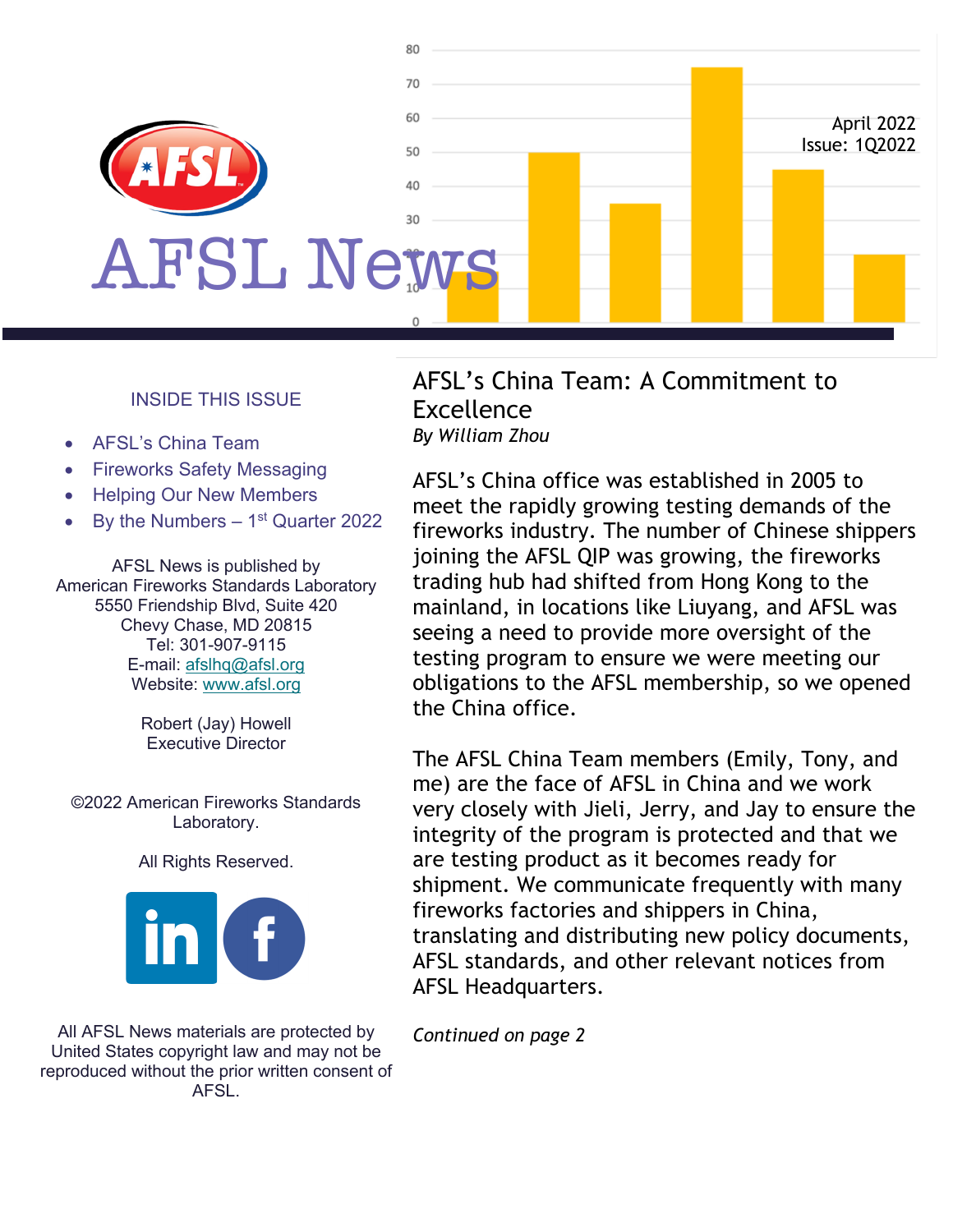

AFSL's China Team: A Commitment to Excellence continued

We also provide the China fireworks factories and shippers a communication channel back to AFSL Headquarters. We collect feedback

and reactions to our program, along with specific complaints and issues, and communicate them to the AFSL Executive Director so that we can coordinate a response.

Working closely with the Bureau Veritas team, we provide training and education to shippers and factories about the fireworks regulations and standards. The AFSL China Team also audits the AFSL testing program to ensure testing is accurate and complete. We conduct special investigations and research projects assigned by the AFSL Executive Director, and we collect and share information with AFSL Headquarters and our members in the China fireworks industry. We also occasionally write newsletter articles to help our members better understand what we do in China.

It is my belief that the best way to develop and maintain a good relationship with our shippers and factories is to be approachable and have a reputation as being objective and fair. I have been associated with AFSL for over 25 years and find that most people have come to believe we are reliable. As your representatives in China, we appreciate and treasure the trust we've built with the AFSL Board of Directors and the AFSL members. We also treasure the good relationship we have with the shippers and factories, with whom we work and are excited about the opportunity to continue to grow with the fireworks industry.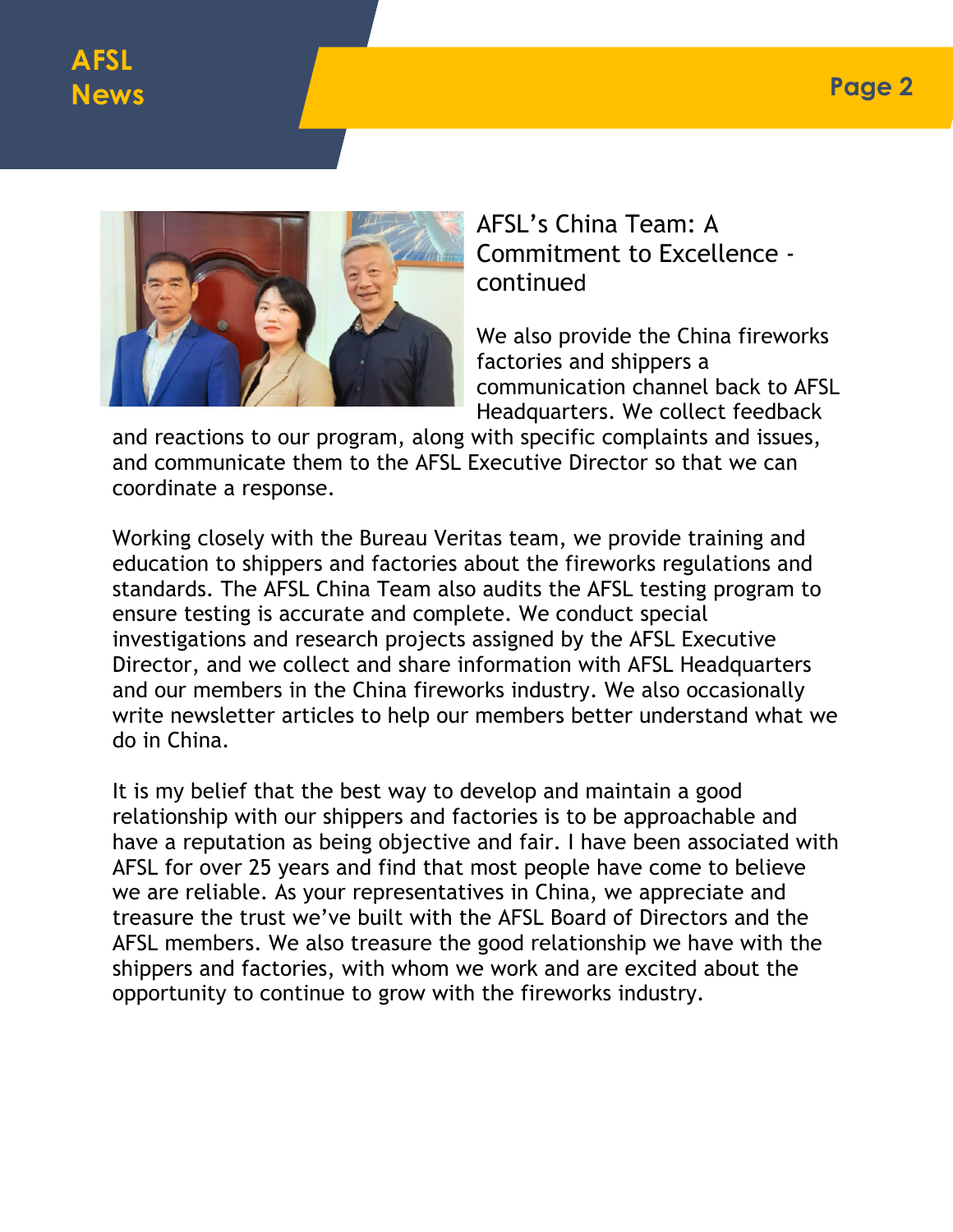# **AFSL News**

Sharing the Fireworks Safety Awareness Message *By Jieli Tan*

We are always amazed at the good work done by the American Pyrotechnics Safety & Education Foundation (APSEF) to educate Americans on the proper use of fireworks, but this time they've outdone themselves! The APSEF has created a Fireworks Safety Coloring Activity book with 16 informative and fun pages to discover on the inside. The coloring activity book has been designed to complement the current curriculum kits that can be found at

https://www.celebratesafely.org/download-free-resources (be sure to tell your local fire safety officials and educators about these free resources). Kids can enjoy the fun activities in the book while learning about the proper use of fireworks and fireworks safety; information they can share with their parents when the family celebrates with fireworks. As a fireworks safety organization, AFSL has joined APSEF and others in the industry to promote fireworks safety through the distribution of this activity book.

What are we going to do with the books we purchased? When AFSL met with the Fire Marshals in Michigan last year, the Fire Marshals mentioned that they were often asked to conduct safety classes in schools and were always in need of materials to share with the students. We will share our

books with them and other local authorities who believe the books will help them promote the fireworks safety message. In addition, we will work with our PR firm BrandTrellis to identify other means to get these books distributed.

If you have any ideas you want to share with us or know of someone in your area who can use these fireworks safety resources, please do not hesitate to contact us.

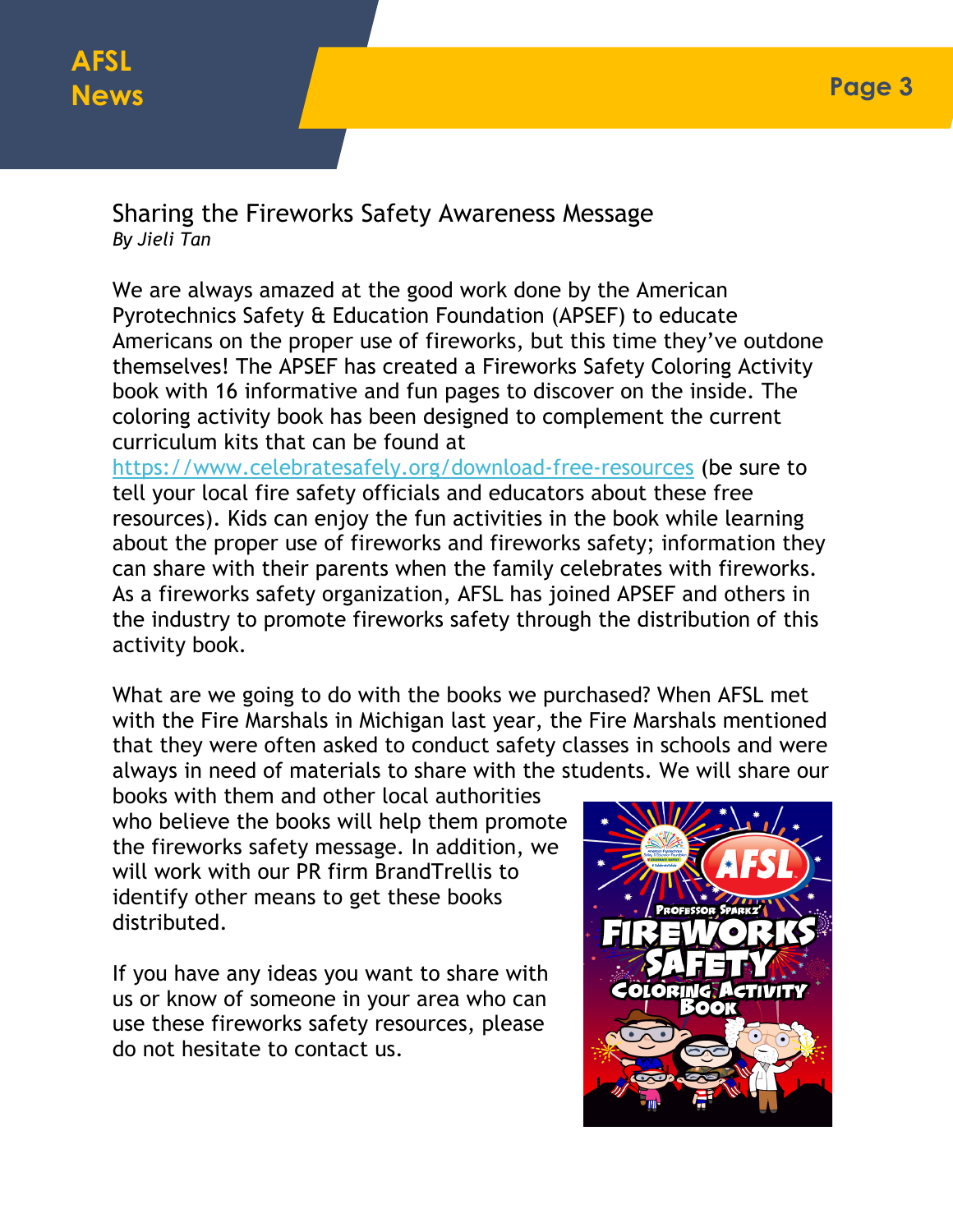### AFSL Services Provided to Our New Members *By Jerry Wingard*

Over the course of the last 12 months, AFSL has experienced an increase in the number of AFSL importer members. As a service to our new members, AFSL travels to their locations to meet with them and introduce them to AFSL. During our meetings, we provide copies of the key documents they will deal with as an Importer of Record. We also review AFSL, DOT, and CPSC requirements and answer any questions the new members have concerning AFSL and regulatory requirements. Before joining AFSL, many of our new members relied on their wholesalers to manage the purchasing and logistics required to import fireworks. As these new members discover some of the challenges of importing fireworks, they are looking for information to help them succeed in their new endeavor.

During these visits we often review their finished product inventory to help make our new members aware of potential issues with documents, such as test reports and invoices. When meeting with our new members, one of the most common areas of misunderstanding that we see is the CPSC's requirements for the General Certificate of Conformity (GCC). We have heard that some fireworks producers have advised importers that the factory will generate the GCC and keep them on file until they are needed. This is not what the law requires! The GCC document is required to be completed by the Importer of Record and be readily available to the regulator and any of the importer's wholesale customers.

One benefit of AFSL membership is the ability to store your GCC documents on the AFSL website. This feature of the AFSL website facilitates ready access to the documents, if requested by CPSC or other issues arise that require access to the information contained in these documents. Any AFSL Member with questions concerning regulatory or general importation requirements should reach out to me, or Jieli, and let us help you manage these issues.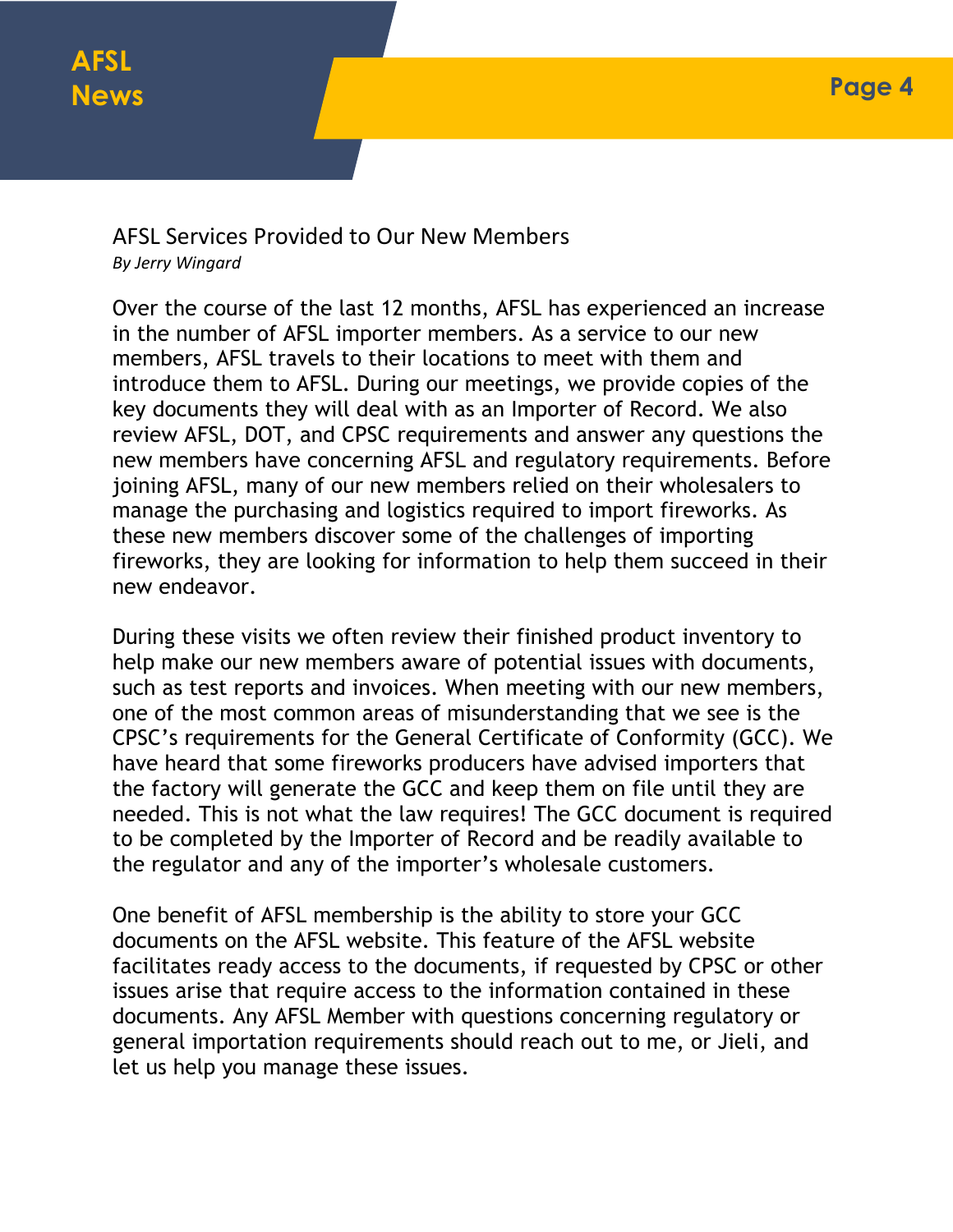## **By the Numbers - 1st Quarter 2022**

*By Jay Howell*

AFSL Testing Turnaround Time



60%

95%

72 Hours 100%